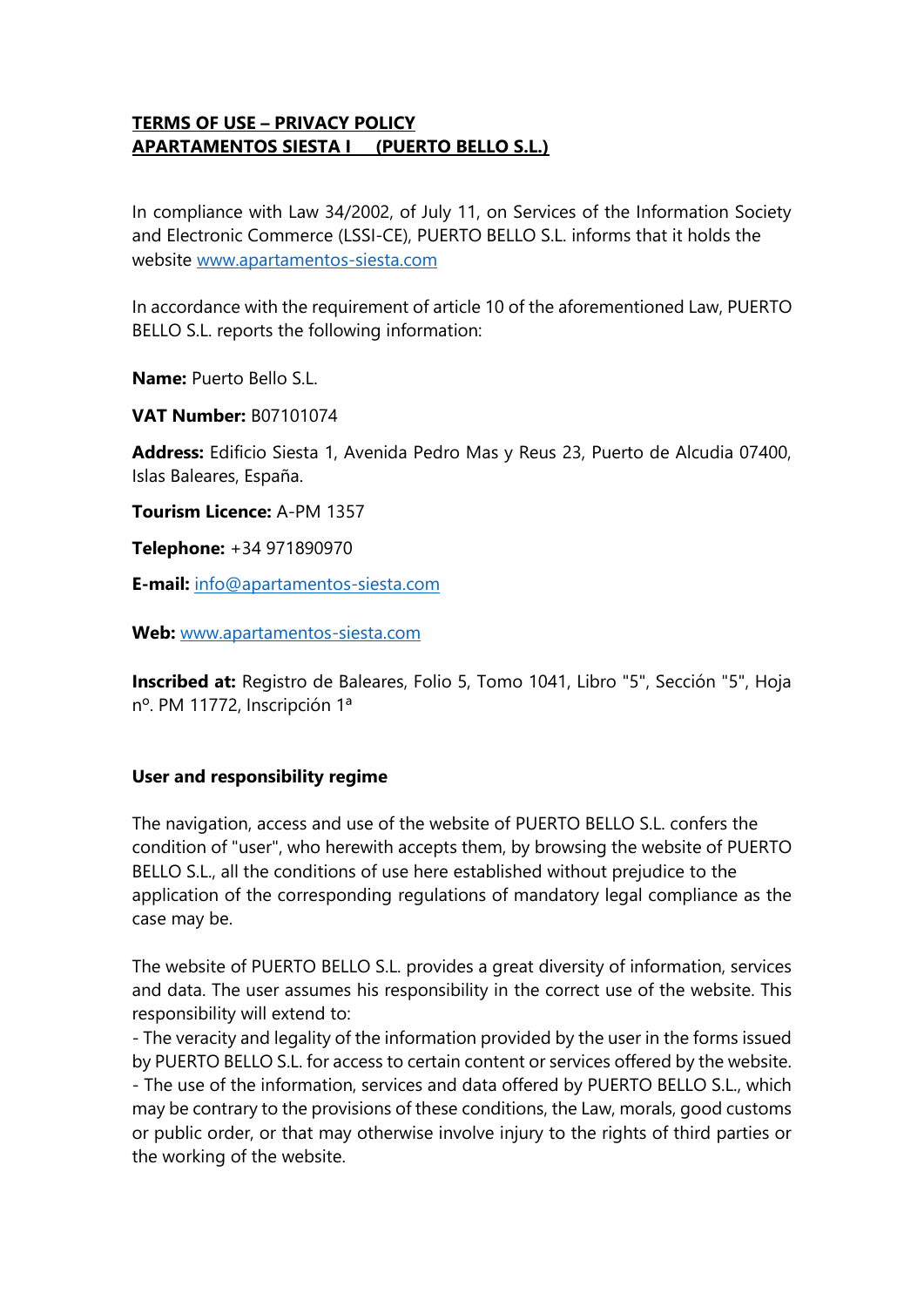## **Link policy, liability exemptions and thirdparty services**

PUERTO BELLO S.L. is not responsible for the content of the websites to which the user can access through the links established on its website and declares that in no case he will proceed to examine or exercise any control over the content of other sites of the network. Likewise, we will not guarantee the technical availability, accuracy, veracity, validity or legality of external sites of the property that could be accessed through the links.

PUERTO BELLO S.L. declares to have adopted all the necessary measures to avoid any damage to the users of its website, which may arise from browsing its website. Consequently, PUERTO BELLO S.L. is not responsible, in any case, for any damages that the user may suffer from browsing the Internet.

Additionally, in order to obtain, access, use or manage, you may need to use certain third-party services.

The list of providers used for the booking engine, availability and reservations on the web are as follows:

- INTEDOCS DIGITAL SOLUTIONS SL, located in Barcelona (08034), C/ Dr. August Pi i Sunyer 9-11, Bajos, and CIF number B64554629. The data will be processed in order to manage the hotel reservation.

## **Modifications**

PUERTO BELLO S.L. reserves the right to make the modifications it deems appropriate, without prior notice, in the content of its website. Both with regard to the contents of the website, as in the conditions of its use , or in its general contractual terms. Said modifications may be made through its website by any admissible form in law and shall be binding during the time they are published on the web and until they are validly modified by subsequent ones.

#### **Stored cookies**

A Cookie is a file that is downloaded to your computer when you access certain web pages.

Cookies allow a web page, among others, to store and retrieve information about the browsing habits of a user or his equipment and, depending on the information it contains and how his equipment is used, they allow to recognize the user itself. According to the provisions of article 22.2 of Law 34/2002, of July 11, Services of the Information Society and Electronic Commerce (LSSI-CE), by which users must be Informed about the use of data storage and recovery devices in terminal equipment, PUERTO BELLO S.L. informs that when accessing the present web domain [www.apartamentos-siesta.com,](http://www.apartamentos-siesta.com/) cookies will not be installed on their computers. In the event that PUERTO BELLO S.L. decides to use said devices, it will proceed to inform its users.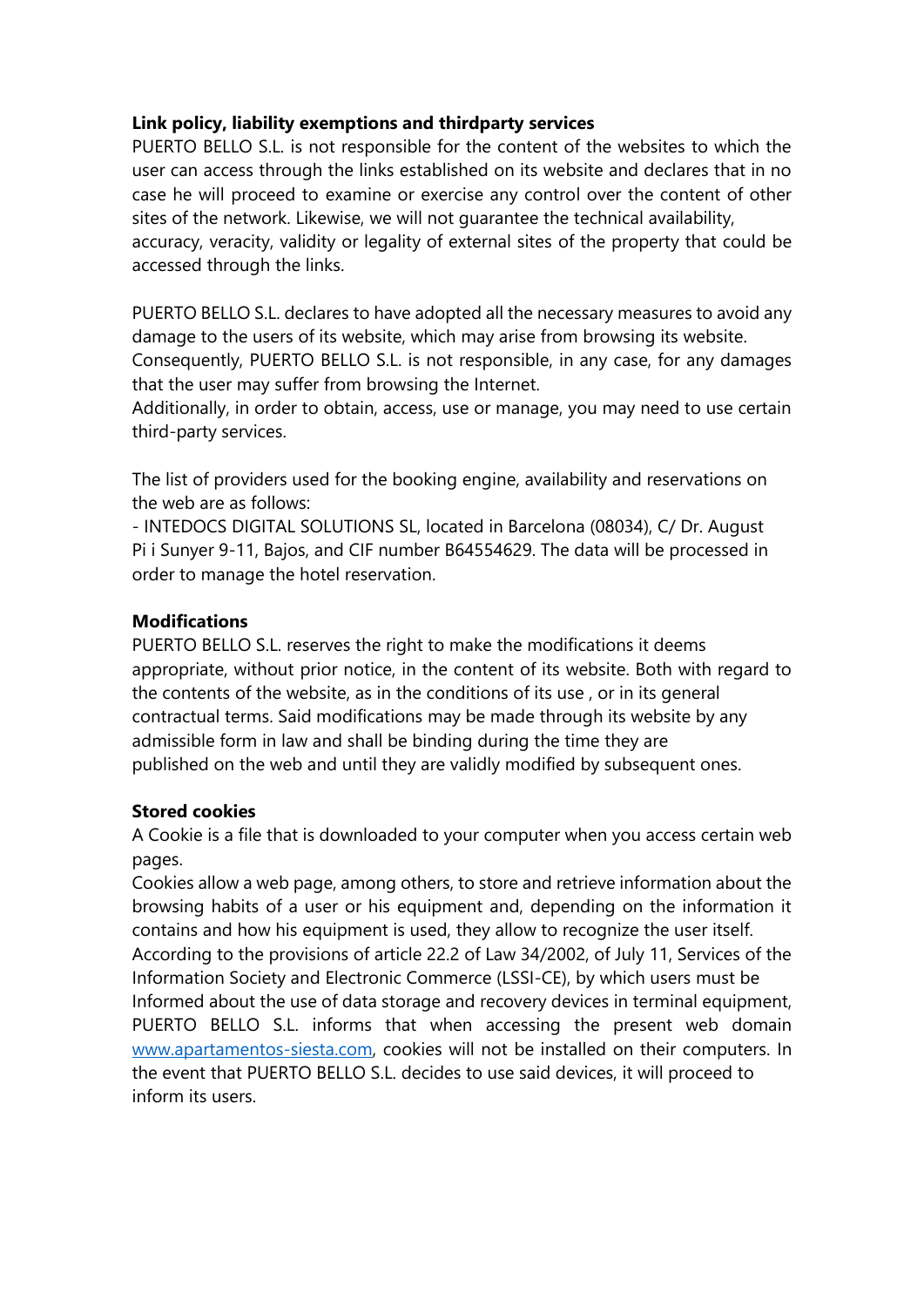#### **Data Protection**

In accordance with the current regulations on the subject of Protection of Personal Data, we inform you that your data will be incorporated into the data-processing system held by

**Name:** Puerto Bello S.L.

**VAT Number:** B07101074

**Address:** Edificio Siesta 1, Avenida Pedro Mas y Reus 23, Puerto de Alcudia 07400, Islas Baleares, España.

**Tourism Licence:** A-PM 1357

**Telephone:** +34 971890970

**E-mail:** [info@apartamentos-siesta.com](mailto:info@apartamentos-siesta.com)

**Web:** [www.apartamentos-siesta.com](http://www.apartamentos-siesta.com/)

**Inscribed at:** Registro de Baleares, Folio 5, Tomo 1041, Libro "5", Sección "5", Hoja nº. PM 11772, Inscripción 1ª

in order to facilitate, optimize and meet the commitments established between both parties.

Until you tell us otherwise, we understand that your data have not been modified, that you agree to notify us of any possible variation and that we have your consent to use them for the purposes mentioned.

PUERTO BELLO S.L. informs that it will proceed to treat the data in a lawful, loyal, transparent, adequate, pertinent, limited, exact and updated manner. That is why PUERTO BELLO S.L. sees to adopt all reasonable measures so that the correspondent data will be suppressed or rectified without delay in case it is inaccurate.

In accordance with the rights conferred by the current regulations on data protection the user may exercise the rights of access, rectification, limitation of treatment, deletion, portability and opposition to the processing of their personal data and consent given for the treatment of them, directing his request to the postal address indicated above or to the email [info@apartamentos-siesta.com](mailto:info@apartamentos-siesta.com)

The competent Control Authority will be in charge of dealing with any claim that the user may consider appropriate.

## **SSL Certificate (Secure Sockets Layer)**

The SSL CERTIFICATE provides authentication, privacy and information security between PUERTO BELLO S.L. and the user. PUERTO BELLO S.L. has a security certificate that is used by SSL CERTIFICATE to